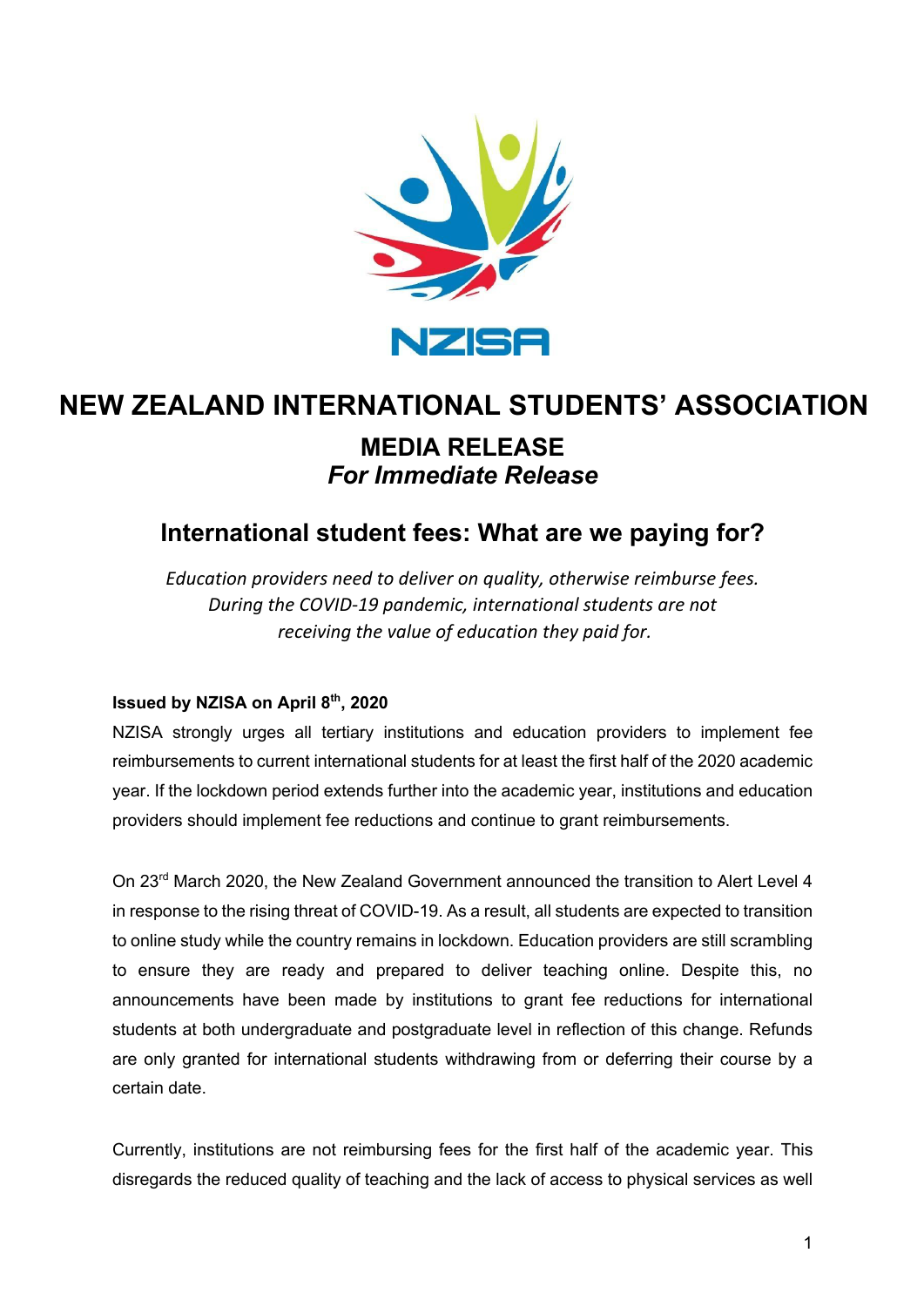as facilities covered by these fees. Moreover, students are unable to complete their practical learning requirements, such as placements and lab work. Students are also not receiving the overall experience of being on campus, interacting with professors and other fellow students, and forging a sense of community. In the past, institutions have allocated grants for international students in China affected by the travel ban. These grants acknowledge the difficulties and challenges faced by international students who have transitioned to learning remotely. Therefore, institutions and education providers should continue to acknowledge the challenges of learning remotely by reimbursing international students' fees as a response.

The value of the education international students are currently receiving is disproportionate to the cost they are paying to institutions. NZISA has heard troubling reports that some institutions are utilising lecture recordings from previous years. In addition, the use of commonly available online materials emphasises a large drop in quality of education standards. International students are paying to receive high quality, curated education; not an education taught through online sources available for free to everyone. It is exploitative to suggest that fees should not be reimbursed due to the unprecedented COVID-19 measures and this highlights the problematic recurring nature of institutions treating international students as cash cows. NZISA strongly recommends the following to tertiary institutions and education providers across Aotearoa:

#### **1. Reimburse fees for the first half of the 2020 academic year; and**

Institutions and education providers should, for the first half of 2020, reimburse at least half of international student fees. This reduction reflects the decrease in quality due to online and remote learning compared to in-person learning and teaching, inaccessibility to certain physical services and facilities on campus, and challenges that students are facing due to the transition.

### **2. Prepare for fee reductions and reimbursements in the second half of the 2020 academic year.**

In the event that the New Zealand Government decides to maintain Alert Level 3 or 4 in response to COVID-19, institutions and education providers should ensure that fee reimbursements are further implemented for international students.